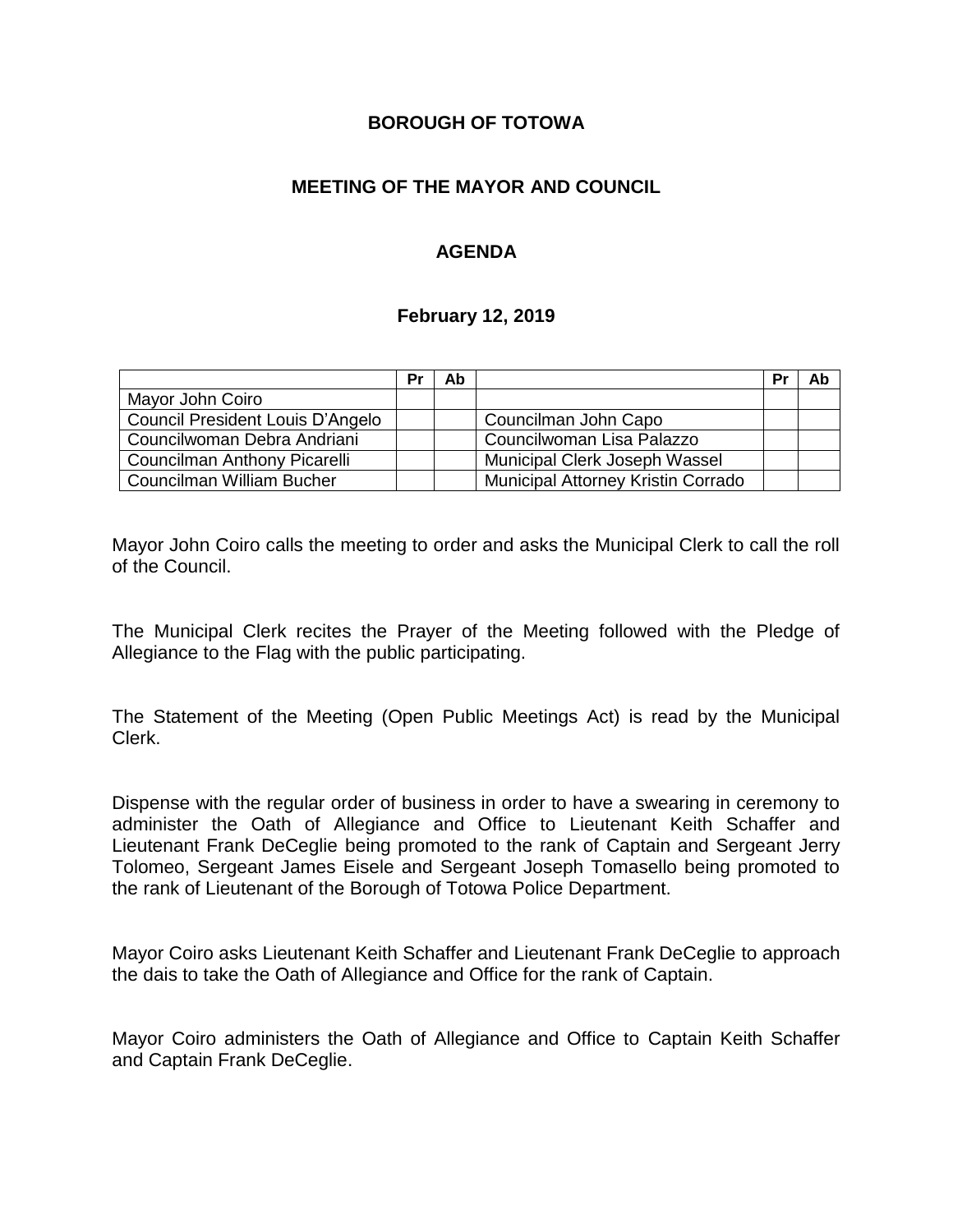A badge symbolic to the rank of Captain is presented to Captain Keith Schaffer and Captain Frank DeCeglie by Police Chief Robert Coyle.

Congratulations are extended to Captain Keith Schaffer and Captain Frank DeCeglie.

Mayor Coiro asks Sergeant Jerry Tolomeo, Sergeant James Eisele and Sergeant Joseph Tomasello to approach the dais to take the Oath of Allegiance and Office for the rank of Lieutenant.

Mayor Coiro administers the Oath of Allegiance and Office to Lieutenant Jerry Tolomeo, Lieutenant James Eisele and Lieutenant Joseph Tomasello.

A badge symbolic to the rank of Lieutenant is presented to Lieutenant Jerry Tolomeo, Lieutenant James Eisele and Lieutenant Joseph Tomasello by Police Chief Robert Coyle.

Congratulations are extended to Lieutenant Jerry Tolomeo, Lieutenant James Eisele and Lieutenant Joseph Tomasello.

Recess.

Revert to the regular order of business.

Report from Members of the Council, Municipal Clerk and Municipal Attorney.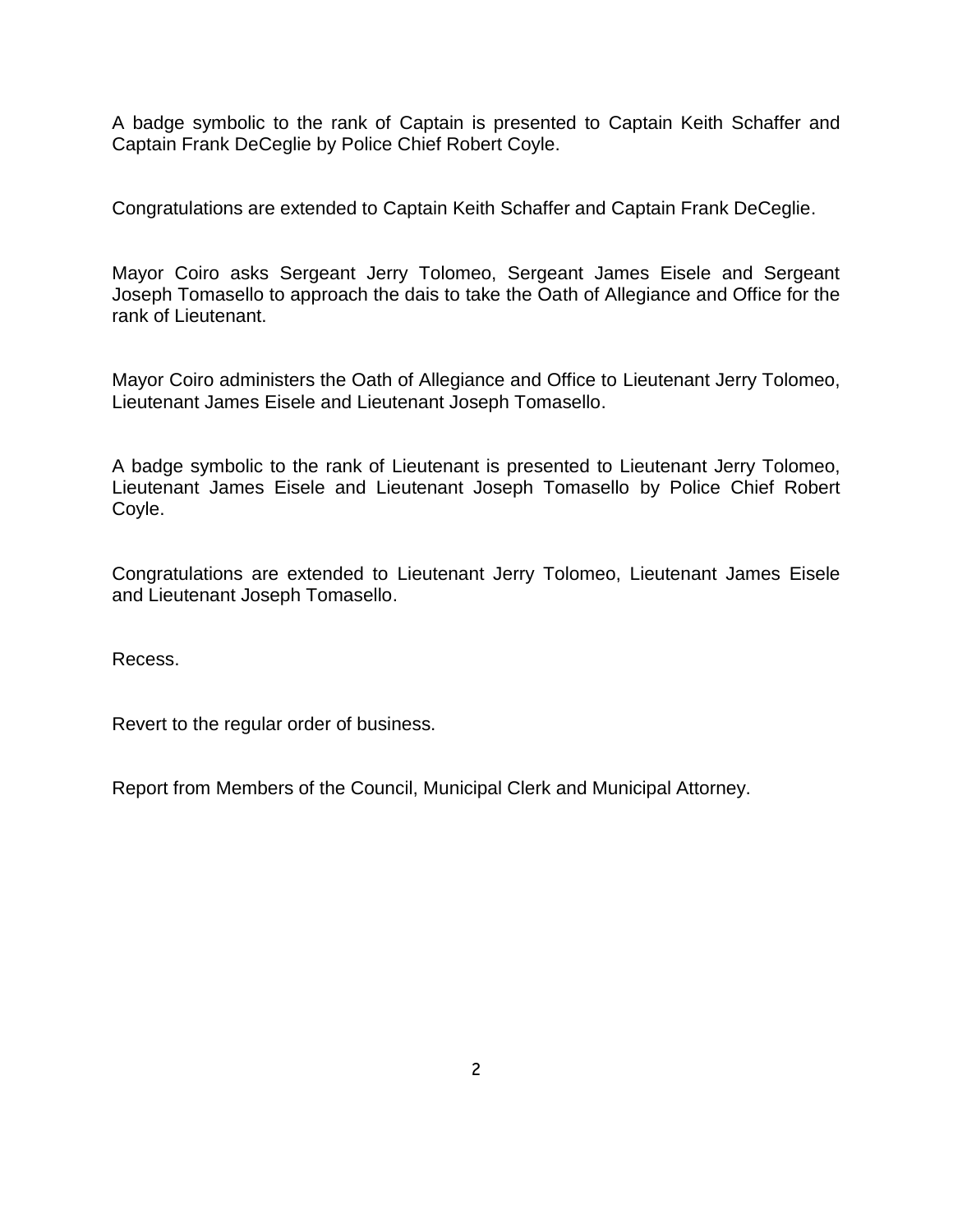Minutes of the Mayor and Council for the meeting of January 22, 2019.

# **COMMITTEE ON FINANCE: PICARELLI, D'ANGELO, CAPO.**

Resolution No. 2019-04 for the payment of bills.

Resolution Authorizing Emergency Temporary Appropriation.

Resolution Authorizing The Purchase And Delivery Of A Liberty 4 Channel Digital Recorder For The Municipal Court.

Franchise Fees for calendar year 2018 from Cablevision (Altice) in the amount of \$123,620.00.

Franchise Fees for calendar year 2018 from Verizon (Fios) in the amount of \$40,518.43.

# **COMMITTEE ON PUBLIC SAFETY: D'ANGELO, CAPO, BUCHER.**

Recommendation of the Committee to make various promotions in the Borough of Totowa Police Department.

Appointments by the Mayor.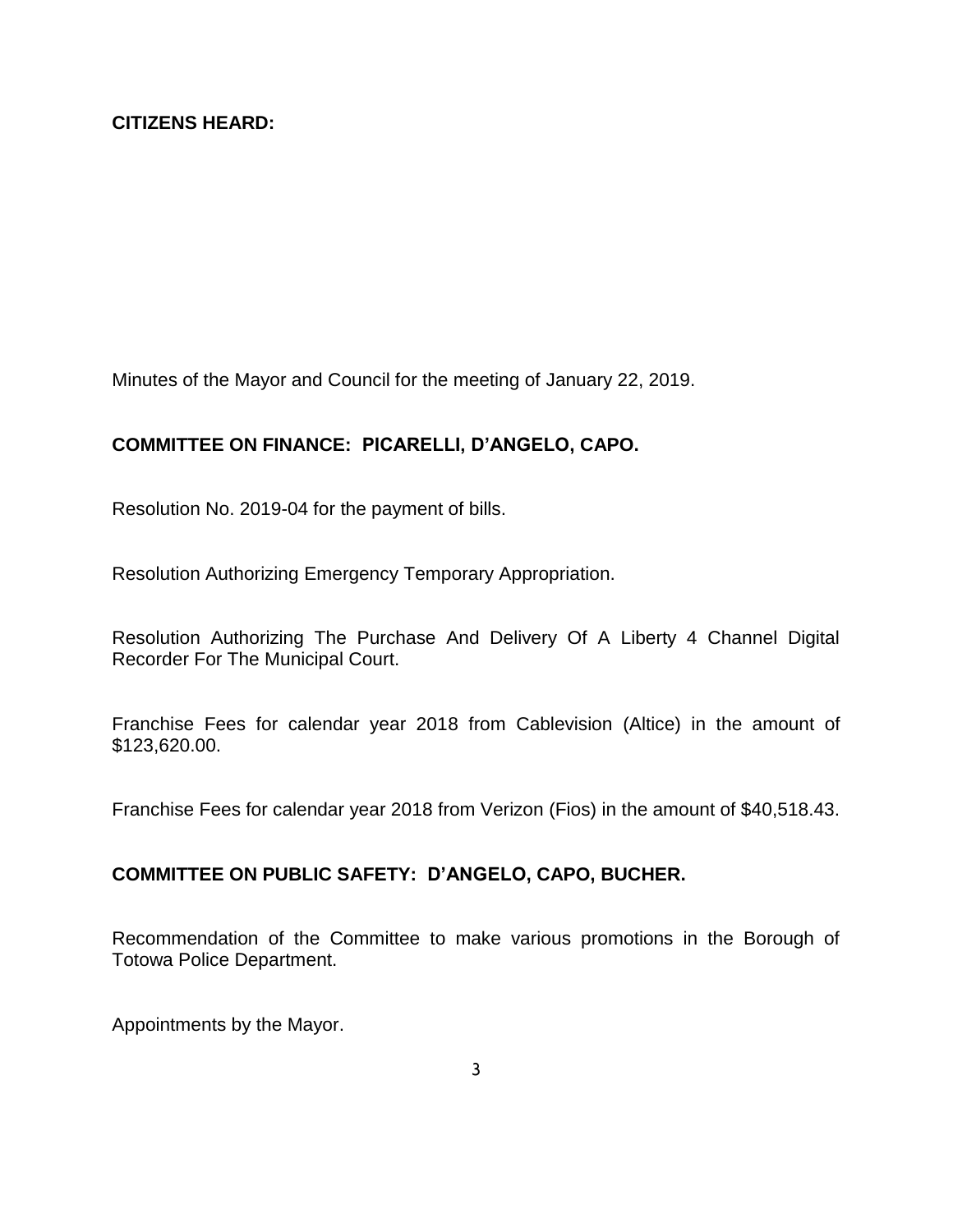Confirm the promotions.

Resolution Approving Participation With The State Of New Jersey Federal Grant Program Administered By The Division Of Criminal Justice, Department Of Law And Public Safety And To Accept The Grant Funding.

Resolution Authorizing The Purchase And Delivery Of Firefighting Equipment Consisting Of Scott Paks, Facemasks, Cylinders And Air Pack Compressor System.

# **COMMITTEE ON PUBLIC WORKS: BUCHER, PALAZZO, PICARELLI.**

No report.

### **COMMITTEE ON ENG. & PUB. PROPERTY: CAPO, ANDRIANI, D'ANGELO.**

Payment Estimate No. 2 in the amount of \$79,576.00 to North American Pipeline Services, LLC for the Sanitary Sewer Main Rehabilitation – Phases V & VI.

Resolution Authorizing Professional Engineering Services For The Ventilation Upgrade For The Riverview Drive Pump Station Improvements.

Resolution authorizing the Mayor to execute the Statements of Consent—NJDEP Form WQM-003 on behalf of the Borough of Totowa for the PSE&G L-2238 Underground Transmission Line Project.

Letter from the Friends of the Totowa Public Library requesting permission to use the Municipal Parking Lot on Tuesday, March 26, 2019 for a trip to the Sands Casino.

#### **COMMITTEE ON LIAISON & INSPECTION: ANDRIANI, BUCHER, PALAZZO.**

Resolution Authorizing Professional Engineering Services For The Rehabilitation Of The Municipal Swimming Pool Skimmer System.